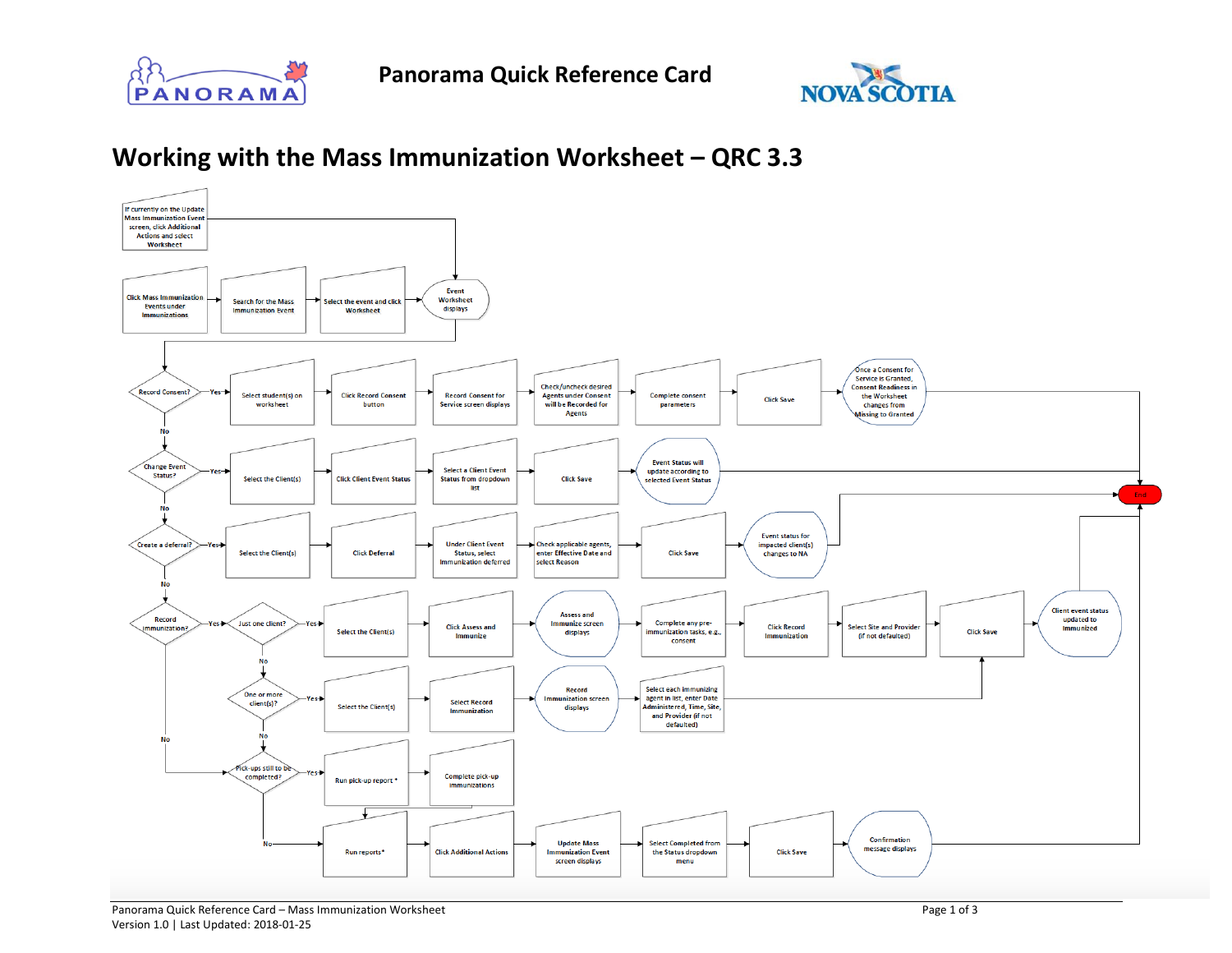



## **Points to Remember**

- The Mass Immunization Event Worksheet provides a summary overview of the Mass Immunization Event along with providing the user the ability to perform functions either with an individual client or a group of clients.
- To access the worksheet, clients must have been attached to the mass immunization event.
- Only a single immunization can be displayed on each line, so each student will show up on multiple lines if they are receiving more than one agent. This is to accommodate consents/deferrals based on the agent.
- The Immunization Worksheet can be printed off as a tool for recording information as necessary to manage the collection of paper consents and reminders sent to parents. To print, click on the **Printer Icon** in the upper right corner of the screen within the Mass Immunization Event Worksheet. A separate screen will appear, then click **Print.**
- In addition, a custom report called the **Mass Immunization Registration Sheet** may be printed out ahead of time. This report provides the option to create a print out of a mass immunization event client list with checkboxes that can be used to keep track of clients. It contains space for comments. It may be printed before each clinic and will serve as a back-up in case Panorama is not accessible. See PNS IMM 104.
- The NS Immunization Forecaster scope does not include Adult Immunizations, hence the forecaster for certain vaccines (for example, Hepatitis B-Adult) will show as **Not Forecasted.**
- **Special Considerations** (Exemptions) must be manually created on each individual client file by clicking the check box next to the client name and then clicking **Assess and Immunize, Actions,** and finally **Special Considerations**.
- If all clients have provided a consent of Grant (or Refuse), then a user can simply check the checkbox at the top to select all clients at the same time. Select **Record Consent** and follow the same steps as above. This will record consent for all clients in the worksheet with fewer clicks.
- A client deferral may be created through an update to **Event Status,** as well as through the creation of a deferral.
- Users have the option of applying multiple immunizations at once, or completing each agent application individually.
- Once a client's **Event Status** changes to **Immunized,** the **Forecaster** will update based on the new immunization record. This usually takes up to 2 minutes to refresh.
- Panorama provides alerts next to a client's name if the client has any **Warnings, Special Considerations,** or **Clinical Notes.**
- Once an immunization is recorded via the Mass Immunization Worksheet, the status will update to 'Immunized' and cannot be changed.
- If the immunization was recorded in error, it can be deleted from the individual client's standard Immunization screen. (Go to the Left-Hand Navigation, then to the **Immunization** section, then to **Record & Update Immunization.** Select the erroneous immunization and delete).
- If the User logged in is a Provider and is added as one of the Providers in the Mass Immunization Event, the logged-in user will be defaulted under **Provider**. The immunization will be documented as a **Provider Recorded Immunization.**
- In the event a user was recording an immunization on behalf of another provider, then the immunization should be recorded as a **Non-Provider Recorded Immunization.** The **Provider** dropdown list will be activated and the user can select the